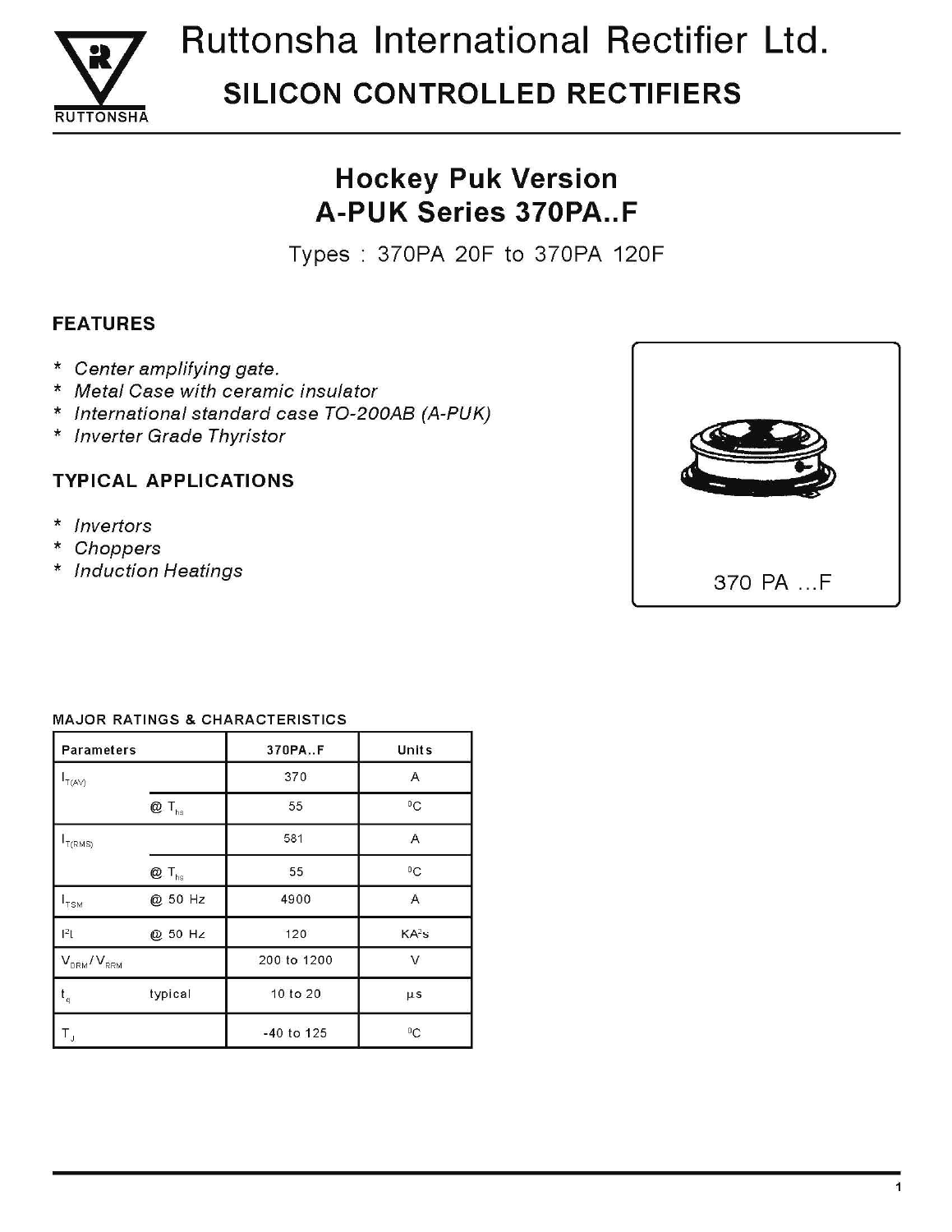370PA..F Series

#### ELECTRICAL SPECIFICATION **VOLTAGE RATINGS**

| Type Number | Voltage<br>Code | $\rm V_{\rm DRM}$ / $\rm V_{\rm RRM}$ , maximum<br>repetitive peak voltage | $\rm V_{\rm\scriptscriptstyle RSM}$ , maximum<br>non-repetitive peak voltage | $I_{DRM} I_{RRM}$ max.<br>$T_i = T_i$ max.<br>m <sub>A</sub> |
|-------------|-----------------|----------------------------------------------------------------------------|------------------------------------------------------------------------------|--------------------------------------------------------------|
|             | 02              | 200                                                                        | 300                                                                          |                                                              |
|             | 04              | 400                                                                        | 500                                                                          |                                                              |
|             | 06              | 600                                                                        | 700                                                                          |                                                              |
| 370PA.F     | 08              | 800                                                                        | 900                                                                          | 40                                                           |
|             | 10              | 1000                                                                       | 1100                                                                         |                                                              |
|             | 12              | 1200                                                                       | 1300                                                                         |                                                              |

#### **ON-STATE CONDUCTION**

|                                         | Parameter                                                 | 370PA.F | Units                            | Conditions                               |                                                                 |
|-----------------------------------------|-----------------------------------------------------------|---------|----------------------------------|------------------------------------------|-----------------------------------------------------------------|
| $I_{T(AV)}$                             | Max. average on-state current                             | 370     | A                                |                                          | $1800$ conduction, half sine wave                               |
|                                         | @ heat sink temperature                                   | 55      | ${}^{0}C$                        | double side cooled                       |                                                                 |
| $\mathsf{L}_{\mathsf{T}}(\mathsf{RMS})$ | Max. RMS forward current                                  | 581     | A                                |                                          | DC@55 <sup>0</sup> C heat sink temperature (double side cooled) |
| $I_{\text{TSM}}$                        | Max. peak, one half cycle<br>non-repetitive surge current | 4900    | A                                | $= 10ms$                                 | Sinusodial half wave,<br>Initial $T_{J} = T_{J}$ max.,          |
| $l^2t$                                  | Maximum $12t$ for fusing                                  | 120     | KA <sup>2</sup> S                |                                          |                                                                 |
| $12\sqrt{t}$                            | Maximum $12\sqrt{t}$ for fusing                           | 1200    | $\mathsf{KA}^2\sqrt{\mathsf{s}}$ | $t = 0.1$ to 10ms. No voltage reapplied. |                                                                 |
| $V_{T(TO)}$                             | Threshold voltage                                         | 1.40    | $\vee$                           | $T_{\rm J}$ max.                         |                                                                 |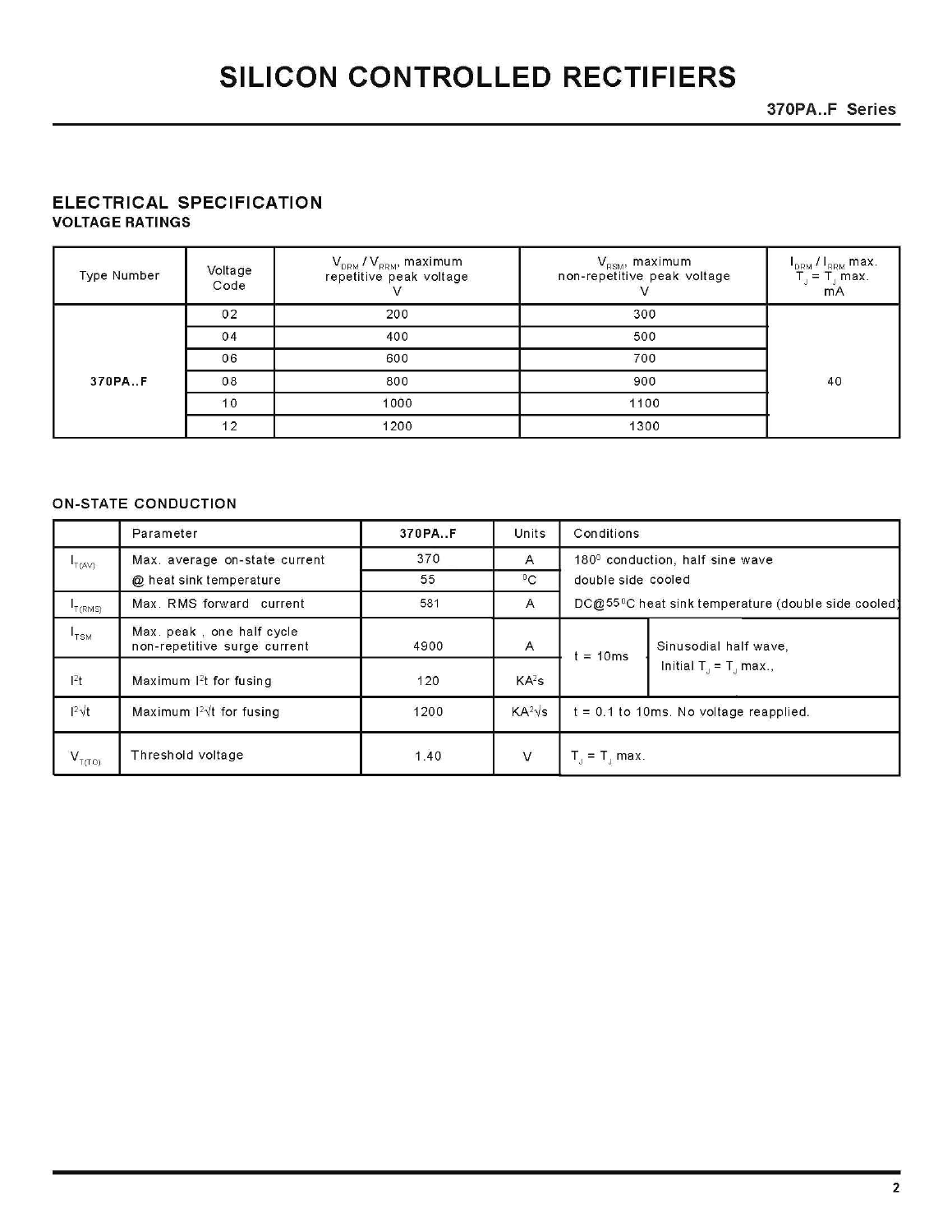370PA..F Series

#### **ON-STATE CONDUCTION**

|                            | Parameter                | 370PA.F | Units     | Conduction                                                                                |
|----------------------------|--------------------------|---------|-----------|-------------------------------------------------------------------------------------------|
| $r_{\rm f}$                | Forward slope resistance | 0.99    | $m\Omega$ | $\Gamma_{\rm d}$ = T <sub>1</sub> max.                                                    |
| $\mathsf{V}_{\mathrm{TM}}$ | Max. on state voltage    | 1.80    | V         | $ITM$ = 600A, T <sub>J</sub> = T <sub>J</sub> max., t <sub>p</sub> = 10ms sine wave pulse |
| $\mathbf{H}$               | Maximum holding current  | 600     | mA        | $\Gamma_1 = 25^{\circ}$ C, IT $> 30A$                                                     |
|                            | Latching current         | 1000    |           | $\Gamma_{\rm j}$ = 25ºC,V <sub>A</sub> =12V, Ra = 6Ω, I <sub>G</sub> = 1A.                |

#### **SWITCHING**

|       | Parameter                                                | 370PA.F   | Units     | Conditions                                                                                                                                                                         |
|-------|----------------------------------------------------------|-----------|-----------|------------------------------------------------------------------------------------------------------------------------------------------------------------------------------------|
| di/dt | Max. non-repetitive rate of rise<br>of turned-on current | 100       | $A/\mu s$ | $T_{\rm J}$ = $T_{\rm J}$ max. $V_{\rm DRM}$ = rated $V_{\rm DRM}$<br>$I_{\tau_{M}} = 2 \times di / dt$                                                                            |
|       | Typical delay time                                       | 1 1       |           | $T_J = 25^{\circ}\text{C}$ , $V_{DM} = \text{rated } V_{DRM}$ , $I_{TM} = 50\text{A } \text{DC}$ , $t_p = 1\mu\text{s}$<br>resistive circuit. Gate pulse: $10V$ , $5\Omega$ source |
|       | Typical turn-off time                                    | $20$ Max. | $\mu$ s   | $T_{\text{J}} = T_{\text{J}}$ max, $I_{\text{TM}} = 300$ A, commutating di/dt = 20A/ $\mu$ s,<br>$VR = 50V$ . $t = 500 \mu s$                                                      |

#### **BLOCKING**

|                   | Parameter                                             | 370PA.F | Units     | Conditions                                                                         |
|-------------------|-------------------------------------------------------|---------|-----------|------------------------------------------------------------------------------------|
| dv/dt             | Maximum critical rate of rise of<br>off-state voltage | 500     | $V/\mu s$ | $f_r = T_1$ max, inear to 80% rated $V_{DRM}$ higher value<br>available on request |
| <b>RRM</b><br>DRM | Max. peak reverse and off-state<br>leakage current    | 40      | mA        | $f_{\rm d}$ = T <sub>a</sub> max, rated $V_{\rm DRM}$ $N_{\rm RRM}$ applied        |

#### TRIGGERING

|                                              | Parameter                           | 370PA.F | <b>Units</b> | <b>Conditions</b>                                             |
|----------------------------------------------|-------------------------------------|---------|--------------|---------------------------------------------------------------|
| $\mathsf{P}_{\mathsf{GM}}$                   | Maximum peak gate power             | 60      | W            | $T_1 = T_1$ max, f = 50Hz, d% = 50                            |
| $P_{G(A\vee)}$                               | Maximum average gate power          | 10      |              | $T_1 = T_1$ max, f= 50Hz, d% = 50                             |
| $I_{GM}$                                     | Max. peak positive gate current     | 10      | A            | $T_{\text{J}} = T_{\text{J}}$ max, $t_{\text{n}} \leq 5$ ms   |
| $+V_{\text{GM}}$                             | Max. peak positive gate voltage     | 20      | $\vee$       | $T_{j} = T_{j}$ max, $t_{p} \le 5$ ms                         |
| $-V_{\text{GM}}$                             | Max. peak negative gate voltage     | 5       |              |                                                               |
| $\mathsf{I}_{\mathsf{GT}}$                   | DC gate current required to trigger | 150     | mA           |                                                               |
| $V_{\text{GT}}$                              | DC gate voltage required to trigger | 3       | V            | $T_{d} = 25^{0}C, t_{n} \le 5$ ms                             |
| $\mathsf{I}_{\mathsf{GD}}$                   | DC gate current not to trigger      | 20      | mA           |                                                               |
| $\mathsf{V}_{\scriptscriptstyle\mathsf{GD}}$ | DC gate voltage not to trigger      | 0.25    | V            | $T_{\rm J}$ = T <sub>J</sub> max, rated $V_{\rm DRM}$ applied |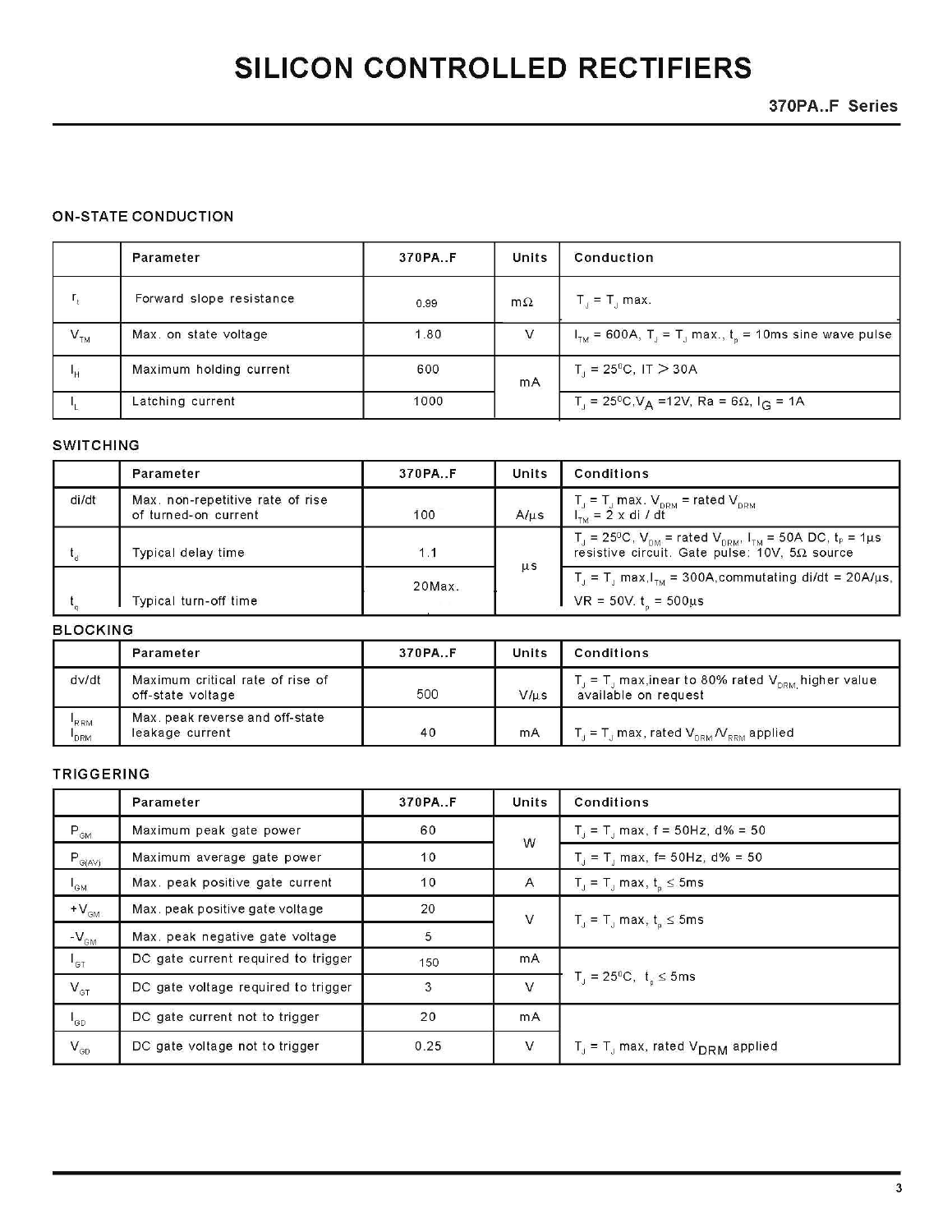370PA..F Series

#### THERMAL AND MECHANICAL SPECIFICATION

|                              | Parameter                                         | 370PA.F            | <b>Units</b> | <b>Conditions</b>               |
|------------------------------|---------------------------------------------------|--------------------|--------------|---------------------------------|
|                              | Max. junction operating temperature               | $-40$ to 125       | ${}^{0}C$    |                                 |
| $T_{\text{stg}}$             | Max. storage temperature range                    | $-40$ to $150$     |              |                                 |
| $\mathsf{R}_{\text{thJ-hs}}$ | Max. thermal resistance, junction<br>to heat sink | 0.08               | <b>K/W</b>   | DC operation double side cooled |
| F.                           | Mounting force, $\pm 10\%$                        | 4900<br>(500)      | Ν<br>(kg)    |                                 |
| wt                           | Approximate weight                                | 50                 | $\mathsf{g}$ |                                 |
|                              | Case style                                        | To - 200AB (A-PUK) |              | See outline                     |

4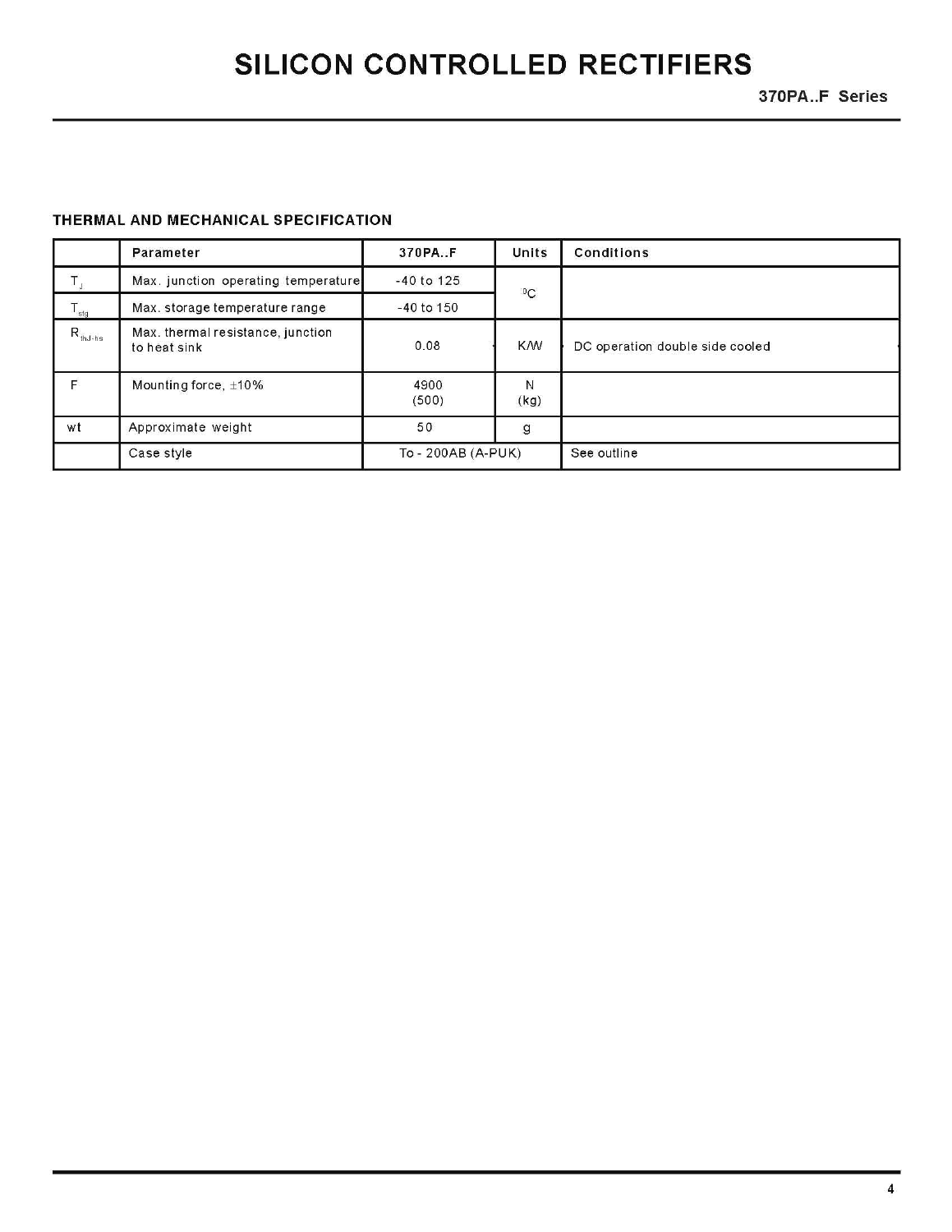370PA..F Series





 $\sqrt{5}$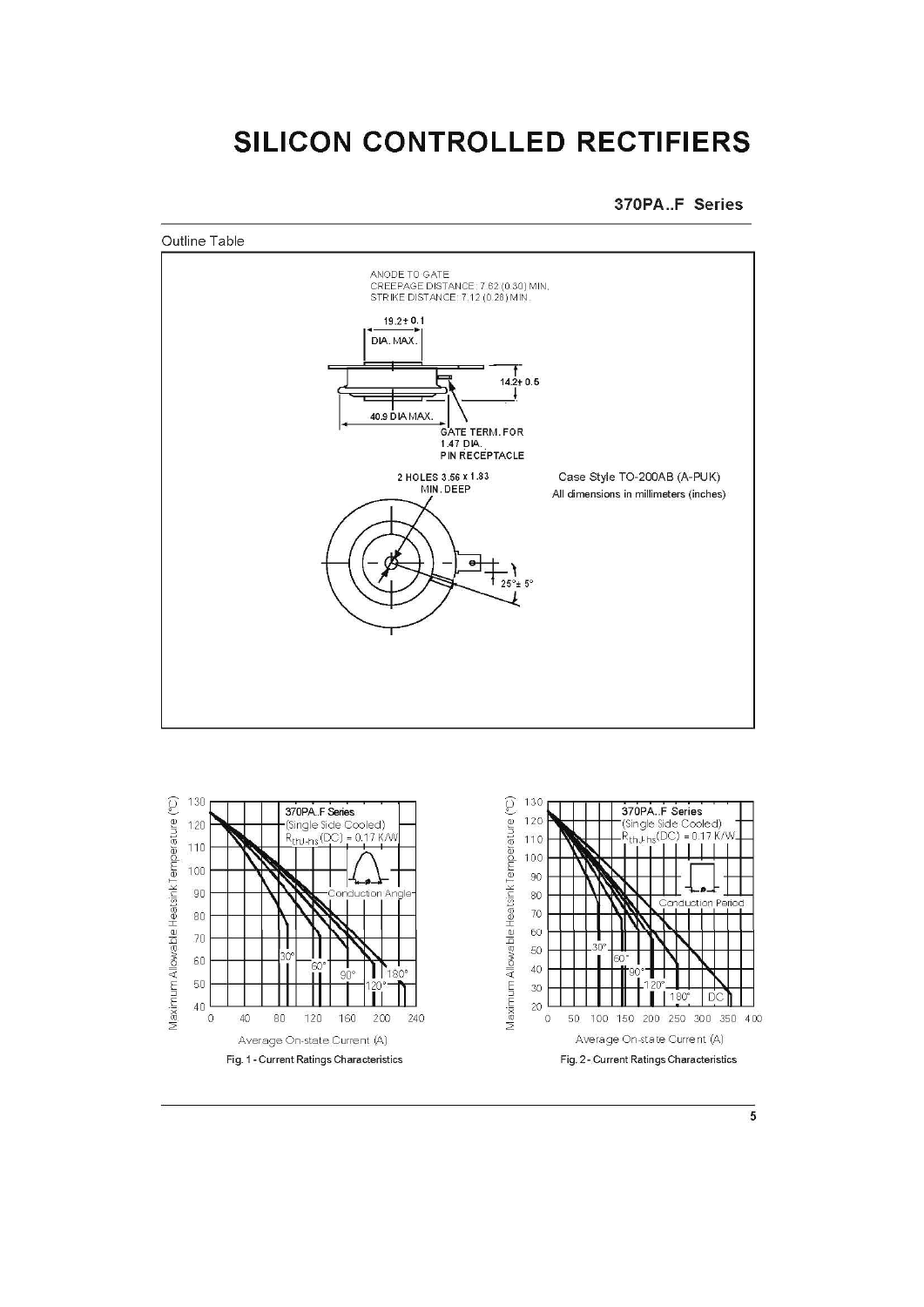#### **370PA..F Series**



**6**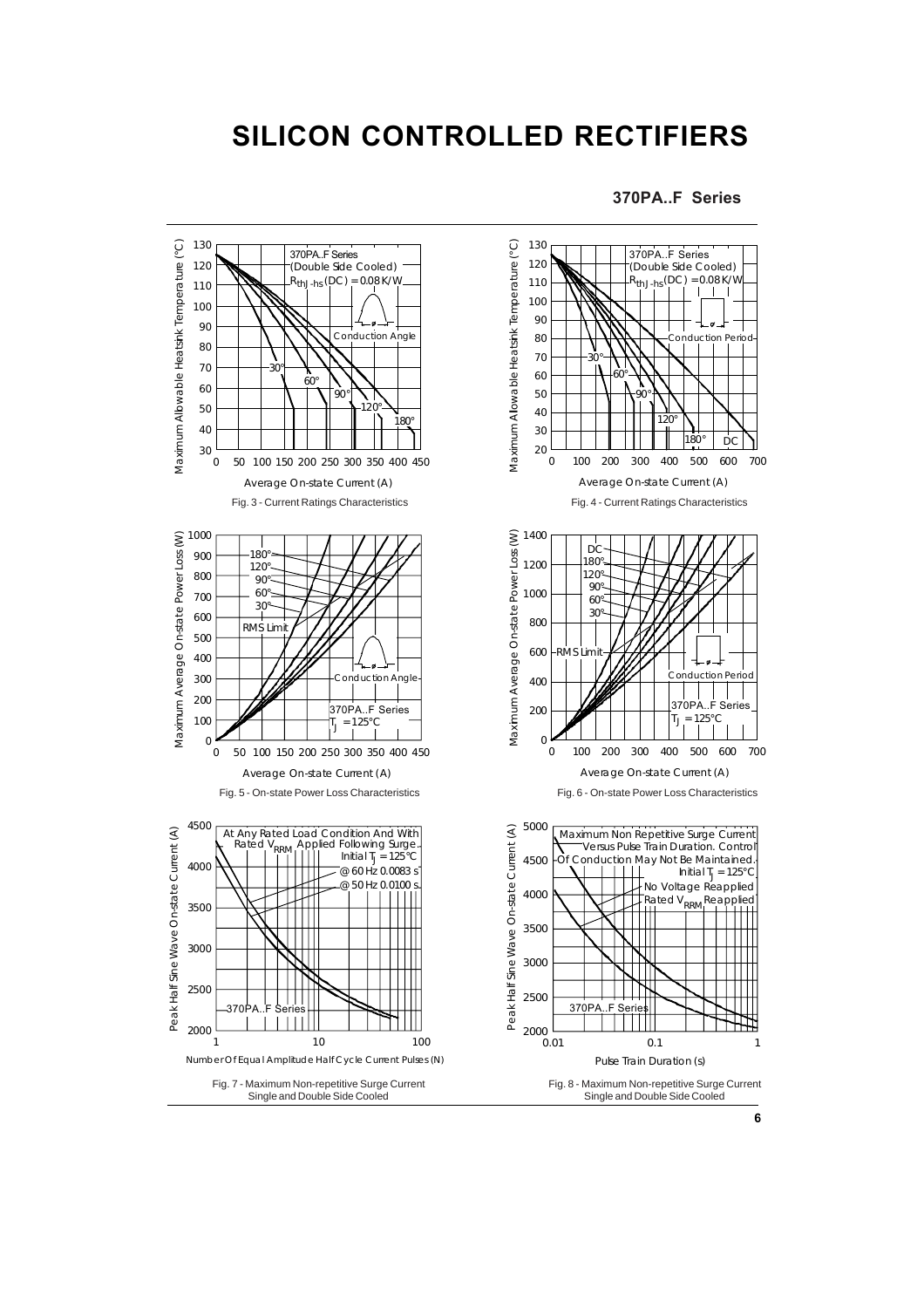



**7**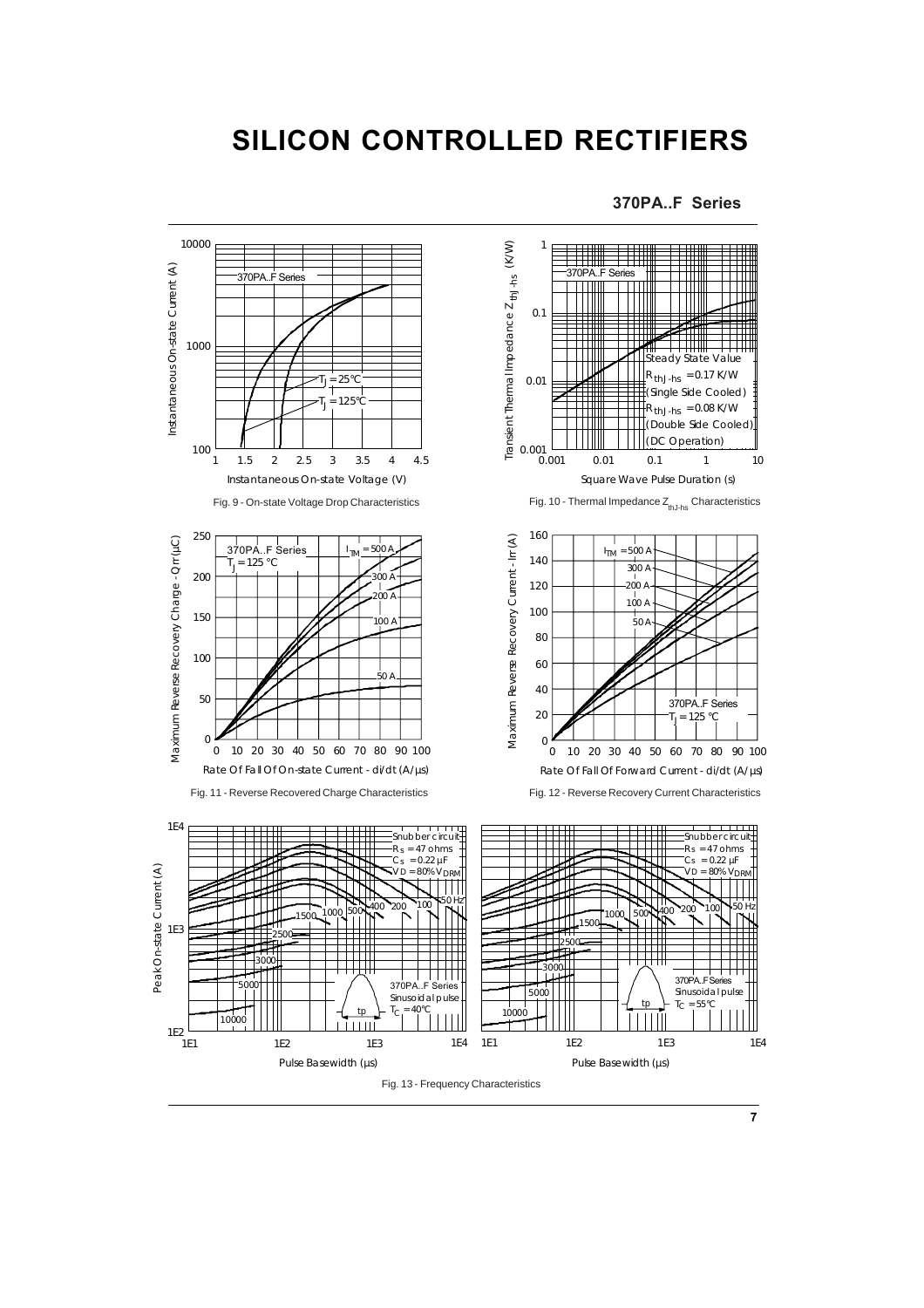**370PA..F Series**